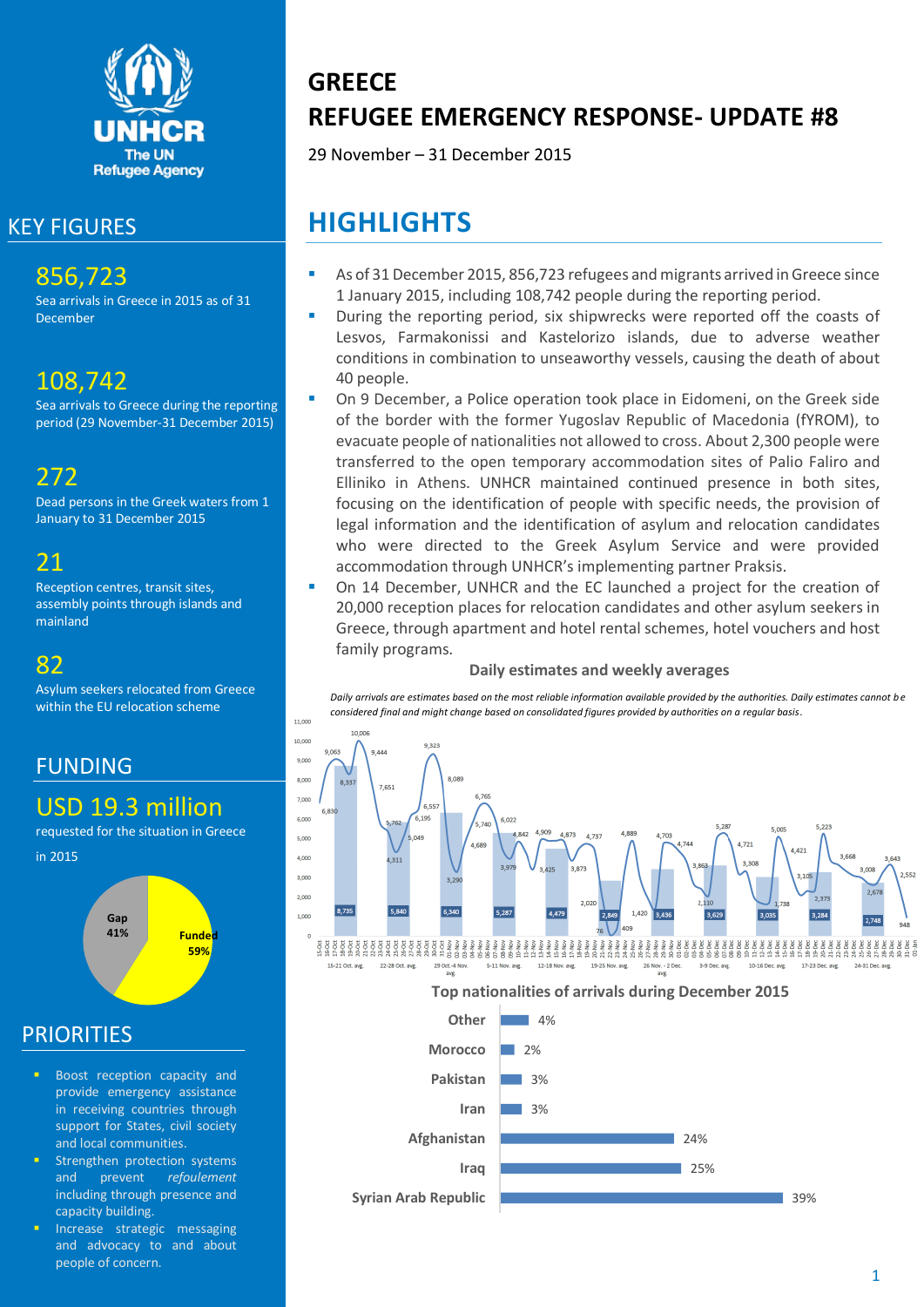## **UPDATE ON ACHIEVEMENTS**

#### **Operational Context**

The average daily arrivals in November was 5,042 and in December 3,333. Lower numbers of arrivals are attributed to the adverse weather conditions. Most of the new arrivals randomly interviewed by UNHCR staff stated that they crossed the sea in their second attempt. It was observed that many new arrivals in Lesvos landed near the airport shores instead of the sites in the northern part of the island, which are usually preferred due to shortest journey from Turkey to Greece as compared to the southern shores.

Due to the adverse weather during winter season, the overall sea crossing conditions have deteriorated and several search and rescue operations have been conducted by the Hellenic Coast Guard, supported by FRONTEX and other vessels from different EU countries, as well as private vessels. On 29 November, a wooden boat crashed into rocks as it approached the Eftalou shore, in Lesvos, carrying up to 150 people who sustained minor injuries. On 3 December, a boat transferring seven people capsized off Farmakonissi due to strong winds, leaving four survivors. Two further shipwrecks took place off Farmakonissi islet, on 9 and 10 December. The first one, involving a boat with 49 people onboard, claimed for 12 dead and 11 missing. The second, involving a boat with approximately 30 people onboard, claimed for four dead and about 20 missing. Another shipwreck occurred on the sea border between Greece and Turkey near Kastelorizo Island on 15 December, causing four dead and two missing, while 17 people have been rescued by the Turkish Coast Guard. Another shipwreck occurred off Farmakonissi on 22 December. From the twenty-nine people on board, 15 were rescued and 13 bodies (mostly children) were found. One person is still missing.

As a result of continued restrictions by the authorities along the Western Balkans route to the admission of refugees and migrants from countries other than Syria, Afghanistan and Iraq, tensions have been rising at Eidomeni, on 2-3 December, leading to a temporary closure of the border. The Greek Police conducted an operation on 9 December, to evacuate from Eidomeni people of nationalities not allowed to cross the border. During the operation, the police stopped buses with new arrivals at Polykastro (5 km from the border area) in order to prevent congestion. Afterwards, they were allowed to proceed and Syrians, Afghans and Iraqis could cross the border normally. By the end of the operation, 45 buses departed for Athens from Eidomeni, carrying approximately 2,250 persons directed to the two emergency accommodation sites in Palio Faliro (Tae Kwon Do stadium) and Elliniko.

The Alternate Ministry of Migration Policy has been negotiating with the four Mayors of the Southern Attika suburbs (where Elliniko belongs), who had expressed their concern for the current reception plan in an open letter addressed to the Minister, to find more permanent solutions in Athens. An agreement was reached on the use of Elliniko (Hockey stadium) open temporary accommodation site for three months, while the Palio Faliro site (Tae Kwon Do stadium) terminated its operation on 17 December 2015.

A new police verbal order was issued regarding the detention of North African nationals (Maghreb Arabs) in Greece. Detention is being applied on the islands against Moroccans, Algerians and Tunisians in accordance with the order. The situation remained volatile on Lesvos as 600-700 North Africans were unable to leave the island as a result of a police directive. By 30 December, some had stayed on Lesvos for over twelve days. Some 300 North Africans have been transferred to the pre-removal facility in Corinth where they were visited by UNHCR, ICRC and IOM. The Greek police confirmed that no-one has been readmitted to Turkey as of 29 December and that those who apply for asylum or assisted voluntary return (AVR) will not be sent to Turkey.

## **Achievements**

### Protection

#### **Achievements and Impact**

 **Provision of information.** During the reporting period, UNHCR continued to conduct individual and group information sessions on the islands, in Eidomeni and at the temporary reception sites of Palio Faliro (Tae Kwon Do stadium), Elliniko and Elaionas in Athens. Information is provided in collaboration with the Greek Asylum Service, IOM and other partners, on issues like registration, asylum procedures, relocation, family reunification,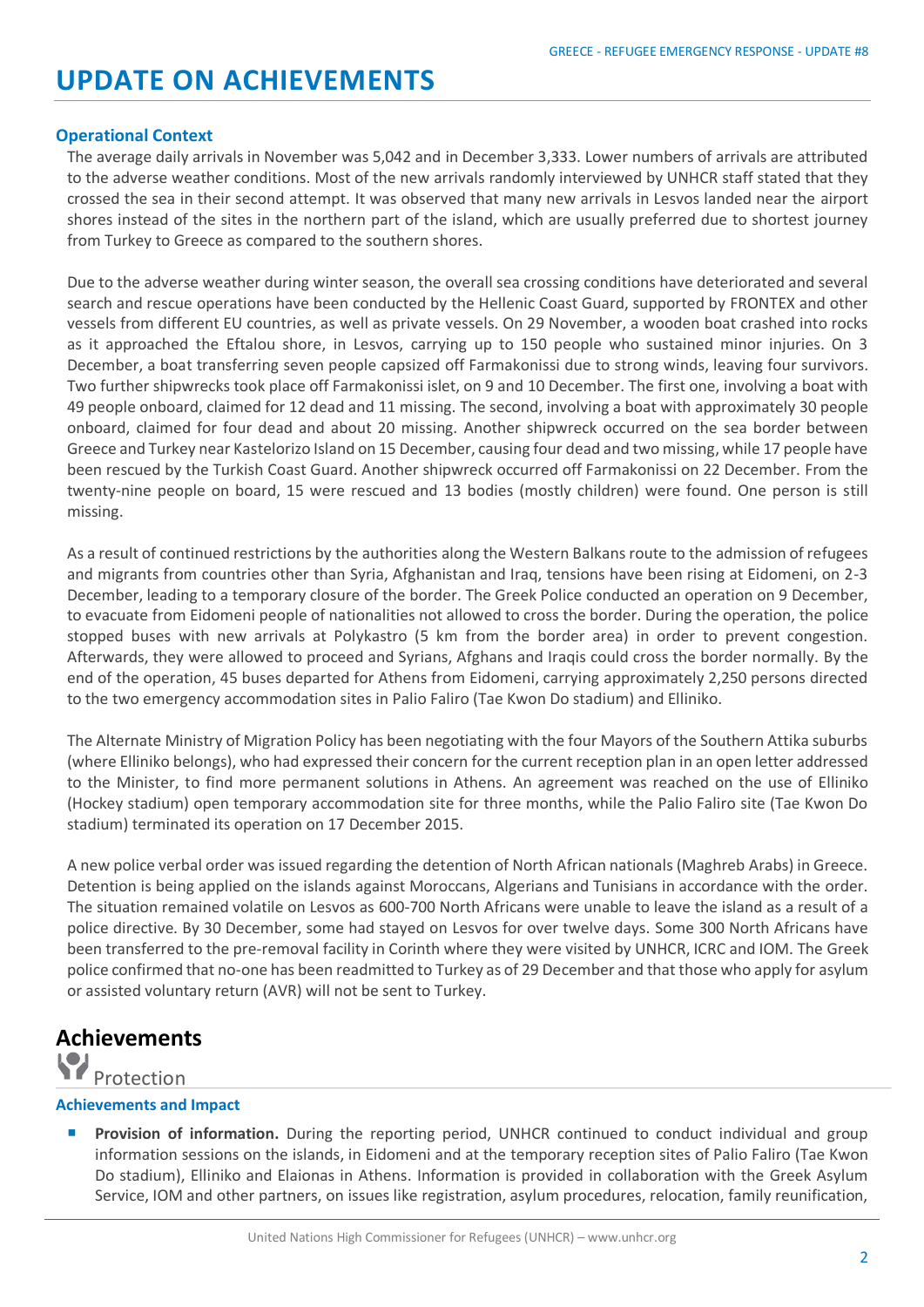refugees' rights and responsibilities, existing assistance and support programmes, as well as updates on the situation at the border with fYROM.

In **Kos**, audio messages in three different languages (Arabic, Farsi, Urdu, English and French) were introduced as a new practice for provision of initial information on registration procedures and accommodation options upon arrival to refugees and migrants transported by UNHCR's night shuttle bus from the shores, and signs were placed at entry points to inform arrivals of this service.

The first Communication with Communities (CWC) coordination meeting was held in **Athens** on 10 December, chaired by UNHCR, and with participation of 17 organizations working in Athens and Eidomeni. Its aim was to coordinate all protection information efforts and outputs for refugees and host communities, to ensure streamlined message content and tools, to create partnerships in particular areas of protection information, and to avoid duplication. Another meeting will take place in early 2016.

- **Facilitation of access to registration procedures**. UNHCR continued to provide regular advice and support, including interpretation services, to the authorities during the registration process, by mediating to resolve eventual tensions among the refugee communities and between the refugees and the Police, at registration sites. In all locations, UNHCR raised awareness of people of concern on the importance of the accuracy of information indicated in the release notes, especially nationality. UNHCR continues to liaise with positive feedback so far, with competent authorities (FRONTEX, Hellenic Coast Guard and Police) to promote proper registration, with reference to the country of habitual residence, for Palestinians habitually residing in Syria who are currently registered as 'Palestinians'. UNHCR also successfully referred to FRONTEX several cases of people of concern being erroneously registered during the nationality screening, including families claiming to be of Afghan nationality and registered as Pakistani.
- **Profiling and identification of people with specific needs**. In all islands and at Eidomeni, UNHCR continues support to people with specific needs through referrals, provision of information and ensuring their basic needs are met, including medical and disability cases, unaccompanied and separated children (UASC). In **Lesvos, Chios, Kos and Eidomeni**, about 60 UASC were identified, interviewed and referred to the police. Family reunifications were facilitated in **Lesvos and Chios islands, and in Evros**, at the land border with Turkey. In **Samos**, following UNHCR's advocacy, the Public Prosecutor is applying a flexible definition of the family An Iraqi woman holds her 3 year-old son in her arms, while his siblings and allows children to remain with extended family members, as it is considered in their best interest.



*greet him, shortly after the family was re-united, having been separated trying to cross the Evros River from Turkey into Greece © UNHCR/A. Zavallis, 9 December 2015*

 **Asylum and relocation**. UNHCR continued to support the relocation process by providing information and counseling on asylum and relocation procedures in cooperation with EASO and other partners, as well as by identifying people with specific needs to be prioritized. During the reporting period, in Eidomeni, 35 people from Eritrea were informed and referred to the relocation procedures at the Asylum Service in Athens, as per their expressed will. Other 28 people were informed and referred for relocation in Lesvos. Through its implementing partner Praksis, UNHCR also continued to provide accommodation places to relocation candidates and asylum seekers in Athens and the islands. Capacity of 500 places to accommodate relocation candidates and other asylum seekers through UNHCR-Praksis project made available in 2015 has been fully utilized and was increased to 1,000 places to cover expected needs by the end of the year. A total of 82 asylum seekers have been relocated from Greece to Luxembourg, Finland, Germany, Portugal and Lithuania.

According to the data from the Greek Asylum Service, a total of 13,197 people applied for asylum in Greece in 2015. Out of them, 1,171 people applied for asylum during the month of November and 1,314 people during the month of December.

 **Response to shipwrecks**. In **Kos**, UNHCR continued to provide information, hotel accommodation and referral to volunteers for food assistance for one Syrian survivor of the shipwreck of 17 November. The survivor was provided with a ferry ticket to Athens and a follow up of his referral to Praksis for accommodation and legal assistance in Athens. In **Leros**, UNHCR has been providing continuous support and assistance to the survivors of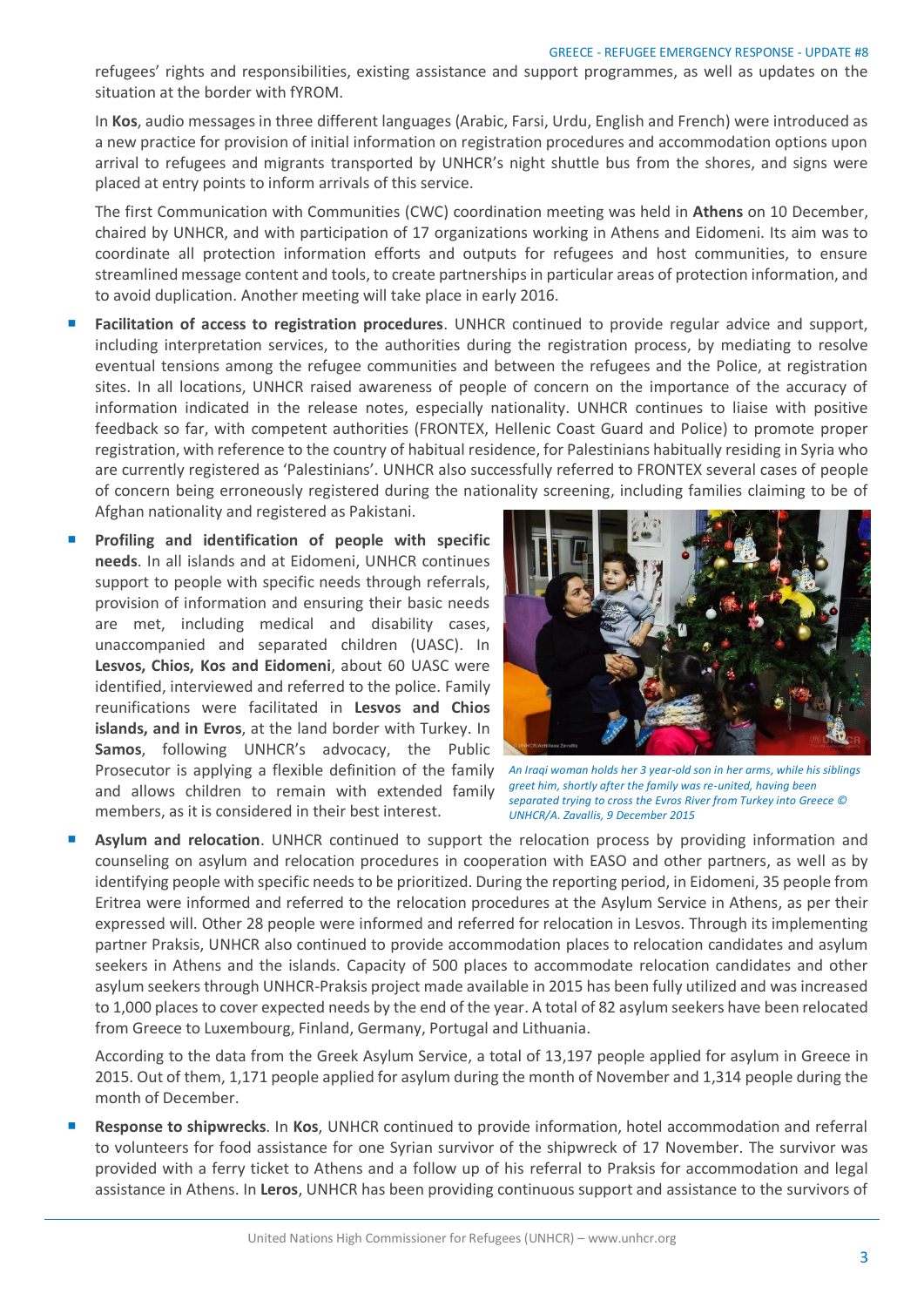#### GREECE - REFUGEE EMERGENCY RESPONSE - UPDATE #8

the shipwreck of 3 December, including facilitation of their communication with authorities through provision of interpretation services, facilitation of communication with their family members, provision of shelter, food, legal and procedural information and coordination of receipt of humanitarian assistance by volunteers and psychosocial support by Médecins Sans Frontières (MSF). In **Leros and Rhodes,** assistance to all the survivors of the Farmakonissi shipwrecks of 9 and 10 December was provided by the UNHCR teams in cooperation with partners on the ground, including ICRC who came on mission following UNHCR's request. UNHCR coordinated closely with the Hellenic Coast Guard for acquiring DNA samples from survivors and post mortem data for the purposes of matching with missing persons. Comprehensive assistance was also provided to the survivors of the shipwreck off Farmakonissi on 22 December, including the provision of Psychological First Aid (PFA) through MSF, social support through Praksis, communication through METAction interpreters, clothes provided by volunteers, accommodation and food. Further to successful UNHCR demarches, certificates were provided to survivors of shipwrecks by the Coast Guard authorities; this constitutes an important development and long claimed issue for these persons.



*A member of UNHCR assists the family of an elderly woman in a wheel chair to cross the border from Greece in to the Former Yugoslav Republic of Macedonia © UNHCR/A. Zavallis, 5 December 2015*

■ **Border crossing point of Eidomeni (GRE/FYR border).** During the reporting period, UNHCR continued to support bus transfers for people of different nationalities (Iraq, Iran, Somalia, Burkina Faso, Eritrea, Western Sahara and Ivory Coast) from Eidomeni to Athens, including potential cases for relocation. Families and children were prioritized. In Eidomeni, cases at risk of family separation were prevented. Referrals were made to the local Police to re-issue police certificates that went lost. Some individuals with refugee profile were referred to the UNHCR's partner Greek Council for Refugees (GCR) in Thessaloniki. UNHCR also continued to provide information on rights and obligations, including asylum and relocation procedures. The leaflet of the Greek Asylum Service was distributed.

During the increased tensions at the border with the former Yugoslav Republic of Macedonia and in the course of the Police operation on 9 December, UNHCR maintained its presence through key protection and field staff and remained in close liaison with the central authorities in order to monitor the situation on the ground in Eidomeni, as well as the reception/accommodation capacity in Athens, and ensure the protection of the most vulnerable people. Five unaccompanied children under the care of the local NGO partner Arsis were evacuated with priority.

#### **Identified Needs and Remaining Gaps**

- **Protection of UASCs has been improved, but some gaps are still existing. In Leros, unaccompanied children** pending the transfer to UNHCR-Praksis established transit facility in Kos, are kept under police custody resulting into a de facto detention condition which may imply staying in common spaces with others, until the Prosecutor release notes are issued. UNHCR continues advocacy efforts to avoid this situation and accelerate transfer to the facility in Kos. To this extent, Save the Children as UNHCR partner started operation in Leros as of 10 December on child protection activities, which will also offer another opportunity to Greek authorities to avoid such situation.
- **Numerous cases of erroneous registration came to the attention of UNHCR that continues to liaise with** competent authorities (FRONTEX, Hellenic Coast Guard and police) to promote proper registration, particularly regarding the nationality and age of refugees and migrants.
- UNHCR has observed that smugglers are overloading dinghies and using less durable type of vessels which are arriving in worst condition than before. Persons onboard are experiencing significant psychological stress out of fear that they will not make it to shore, in addition to the distress caused by the deteriorating crossing conditions due to adverse weather. Vulnerable groups like women, children and the elderly are amongst the ones who are more in danger during the perilous boat ride. Often braving rough seas, many arrive on the shores of the islands in a state of shock and suffering from hypothermia, and are in need of targeted assistance.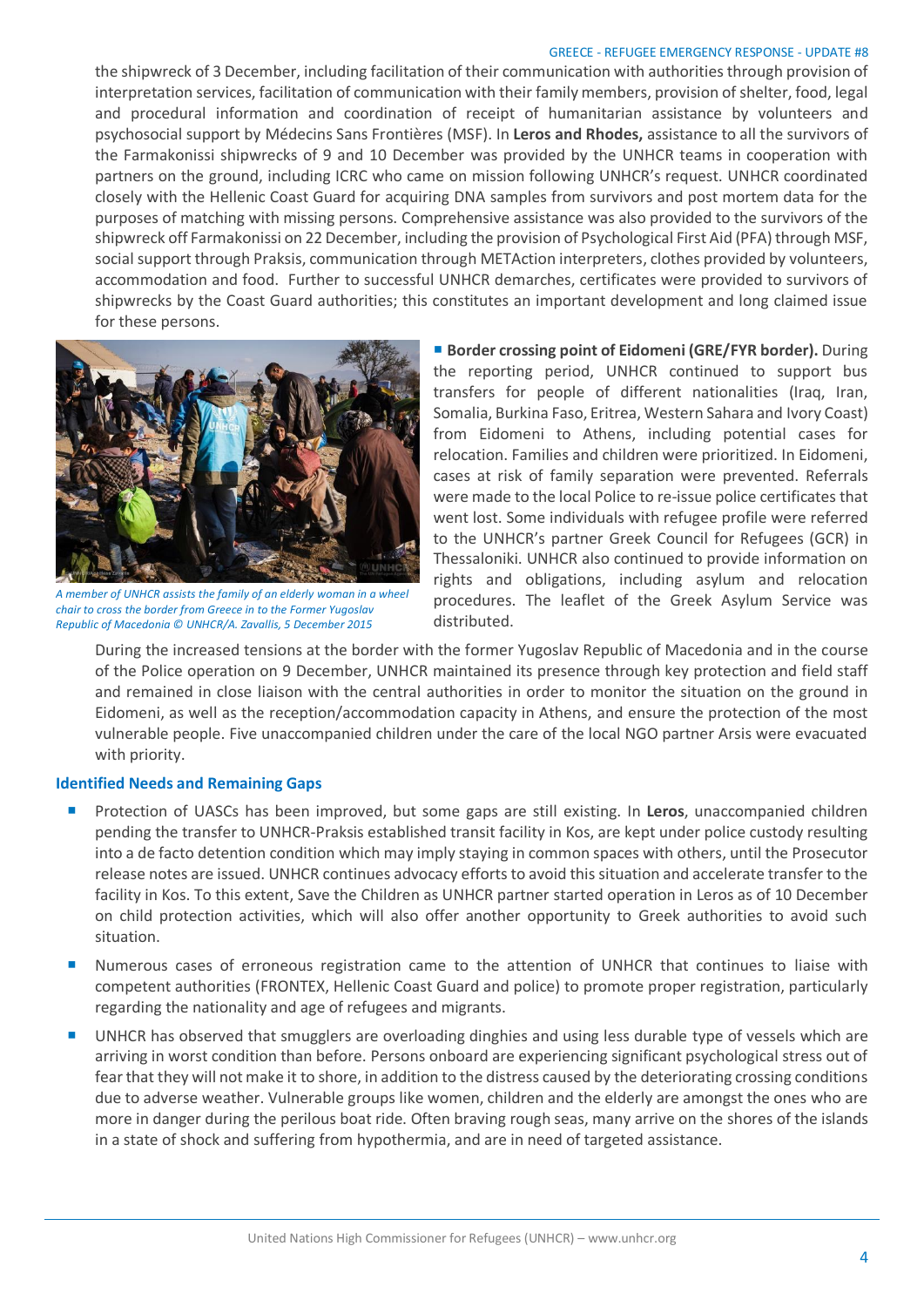- UNHCR remains concerned about reports of ill treatment and of family separation incidents during transfers from Farmakonissi. To address this issue, UNHCR continues to advocate with the authorities on the need to transfer people from Farmakonissi to Leros as soon as possible, so as for them to benefit from mainstream State services, and requested a special permit to establish a presence on the island in support of the humanitarian response, through and with the Hellenic Coast Guard. In parallel, UNHCR has offered to the competent authorities (Ministry of Defense and the Coast Guard) all its support and technical assistance for the creation of basic reception conditions that can serve the needs of refugees and migrants reaching Farmakonissi.
- Due to the limited detention capacity at entry points, varying practices were observed in relation to the police detention order of nationals from North Africa. UNHCR has



*A member of UNHCR staff helps a paramedic carry a young woman from Afghanistan suffering from hypothermia to an ambulance, after she reached the shores of Lesvos in an inflatable boat full of Afghan refugees © UNHCR/A. Zavalli, 12 December 2015*

addressed a letter to the central Police Headquarters requesting for prompt registration and profiling of the specific group, due treatment of vulnerable groups (UASC, families, elderly, persons with specific needs) and full provision of information as regards rights and obligations, including on asylum.

### Site Planning, Shelter, CCCM and Basic Relief Items

### **Achievements and Impact**

#### **Shelter**

- In 2015, UNHCR provided and installed a total of 314 Refugee Housing Units (RHUs), 101 family tents and nine prefab/rub halls in the islands, Eidomeni and Athens.
- In December 2015, UNHCR continued the winterization of shelters as well as other infrastructure, in collaboration with partners and the authorities. This includes installation of insulated flooring for Refugee Housing Units (RHUs), fitting of inner linings for the insulation of rub halls, and heating systems. The work is under way. Various actors are working on the flooring of the RHUs, by elevating them. Roofs are being covered with UNHCR tarp. For RHUs heating, UNHCR's partner Samaritan's Purse (SP) received the final clearance from UNHCR to install propylene cylinders inside each unit, following an assessment by UNHCR site planners. In order to minimize the safety risks connected with the use of heaters, the following measures are undertaken: the cylinders are covered with a casing – with a rounded end so nothing can be placed on top of it – and will be attached to the floor by a concrete base to prevent easy removal. For rub halls, the heating system consists in a diesel air blowing system, similar as it is founded in Eidomeni. In **Samos and Chios**, the flooring is completed. In **Lesvos, Leros and Eidomeni**, the work is in progress.
- In **Athens**, upon request from the Alternate Ministry of Migration Policy, UNHCR provided 800 blankets and mats to Palio Faliro (Tae Kwon Do stadium) and 200 to Elliniko reception sites, as well as two rub halls and ten tents that were installed in Elliniko to increase the reception capacity in view of arrivals from Eidomeni, following the Police operation to evacuate the border conducted on 9 December.
- **Hotspots**. Following the re-prioritization of the hotspot locations announced by the government due to opposition by the local community in Kos, UNHCR continued to support the authorities in the site planning and construction of the hotspots on Lesvos, where the Moria site is almost ready, Chios, where the refurbishment of the old factory of VIAL has started, and Leros, which should be completed by early 2016. On Samos the site remains to be identified. The Greek Prime Minister, Mr. Alexis Tsipras, accompanied by the Alternate Minister for Migration Policy, Mr. Ioannis Mouzalas, visited Chios and Leros islands on 16 December to inspect the hotspots under construction, and met with UNHCR Greece Representative and Senior Operations Coordinator.

#### **Camp Coordination and Camp Management (CCCM)**

 Through the coordination meetings and working groups, UNHCR and partners continued to improve the coordination of assistance provided on sites.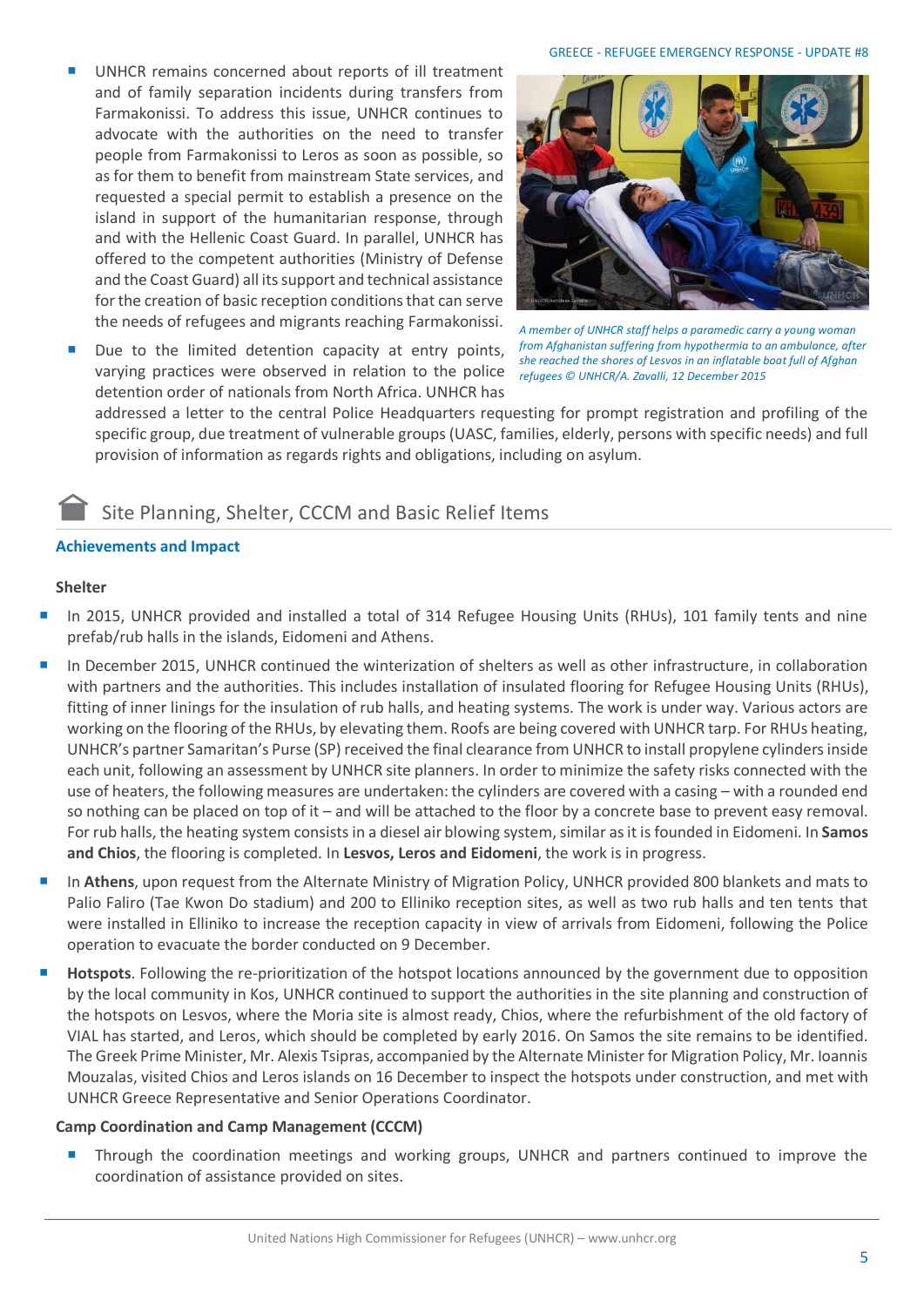#### GREECE - REFUGEE EMERGENCY RESPONSE - UPDATE #8

 UNHCR hosted and chaired a meeting with organizations operating in **Athens**in order to identify which partners have the capacity to assist the authorities with the sites in Athens in WASH and potentially Food / Non-Food Items (NFIs) or any other basic assistance. A contingency plan for refugees and migrants arriving from the islands who will remain in Athens as they will not be authorized to cross the border was also discussed.

**Humanitarian assistance** 



*Afghan refugees wait to board a UNHCR bus that will transport them to the Moria Registration Site, shortly after reaching the island of Lesvos, having crossed part of the Aegean Sea from the coast of Turkey to Greece. © UNHCR/A. Zavallis, 12 December 2015*

 During the reporting period, over 4,649 sleeping mats, 34,765 blankets, 2,039 hygiene and feminine kits, and 2,212 raincoats were distributed on the islands. Between September and December 2015, a total of 139,318 Food / Non-Food Items (NFIs) have been distributed by UNHCR throughout Greece.

■ In Lesvos, UNHCR stepped up activities and coordination with volunteers in the south, due to increased trend of arrivals along airport road, Mytilene port, and near Moria. A roving UNHCR team received people on shore and in the water with volunteers and provided transportation. In addition, UNHCR is piloting a 24-hour bus transportation coverage along the airport road to the port and a hotline system to alert buses of new arrivals will be established and shared with volunteer groups.

 On **Chios**, UNHCR along with the municipal site management staff have begun providing meal vouchers to vulnerable or destitute individuals staying at the Souda accommodation site.

#### **Identified Needs and Remaining Gaps**

- **Reception capacity in Chios** is stretched due to a large number of arrivals and limited departures. Ships coming to Chios are already full of passengers and limited tickets are sold. UNHCR is liaising with the local authorities to find alternative options to accommodate the overflow.
- **In Samos**, due to lack of coordination among actors, there are often tensions among populations during distribution. UNHCR is working to overcome this challenge through the regular coordination meetings being held at Samos and central level.
- **In Eidomeni**, the newly applied practice by the Greek Police that no groups arriving by bus to Eidomeni could enter the two sites, but were guided directly to the border, caused confusion in the provision of humanitarian assistance. Food, water and blankets distribution was taking place on the way to the check point on an ad hoc basis but without sufficient time to assess needs. UNHCR hold a meeting with the Secretary General of the Ministry of Citizens Protection on 18 December to discuss the situation in Eidomeni and suggest possible solutions to the direction of re-operating the sites on the purpose of very basic provision of services (especially medical) and additional identification of vulnerable cases by UNHCR.

### **Working in partnership**

- UNHCR continues to closely cooperate with the European Commission and relevant EU agencies, including FRONTEX and EASO; as well as with local and governmental authorities.
- UNHCR and partners continued to build capacity of volunteers. In Lesvos, more volunteers from the north are operating in the south, due to the increased number of arrivals, and UNHCR held a coordination meeting with the main volunteer groups to agree on division of responsibilities and communication channels.
- **UNHCR's** emergency assistance and protection services in Greece are delivered through several partners, including: the Church of Greece, Ecumenical Refugee Council, Greek Refugee Council, DRC, Hellenic League for Human Rights, and Hellenic Theatre Drama & Education Network, ICMC, METAction, Mercy Corps, Ministry of Interior and Administrative Reconstruction, Praksis, Solidarity Now, Save the Children, Samaritan's Purse, WAHA. These partners have supported the provision of legal assistance and information on rights and obligations, the addressing of immediate relief/medical needs of persons of concern and the protection of children and transfer of unaccompanied children to specialized facilities on the mainland, as part of the annual programme and the emergency appeal.